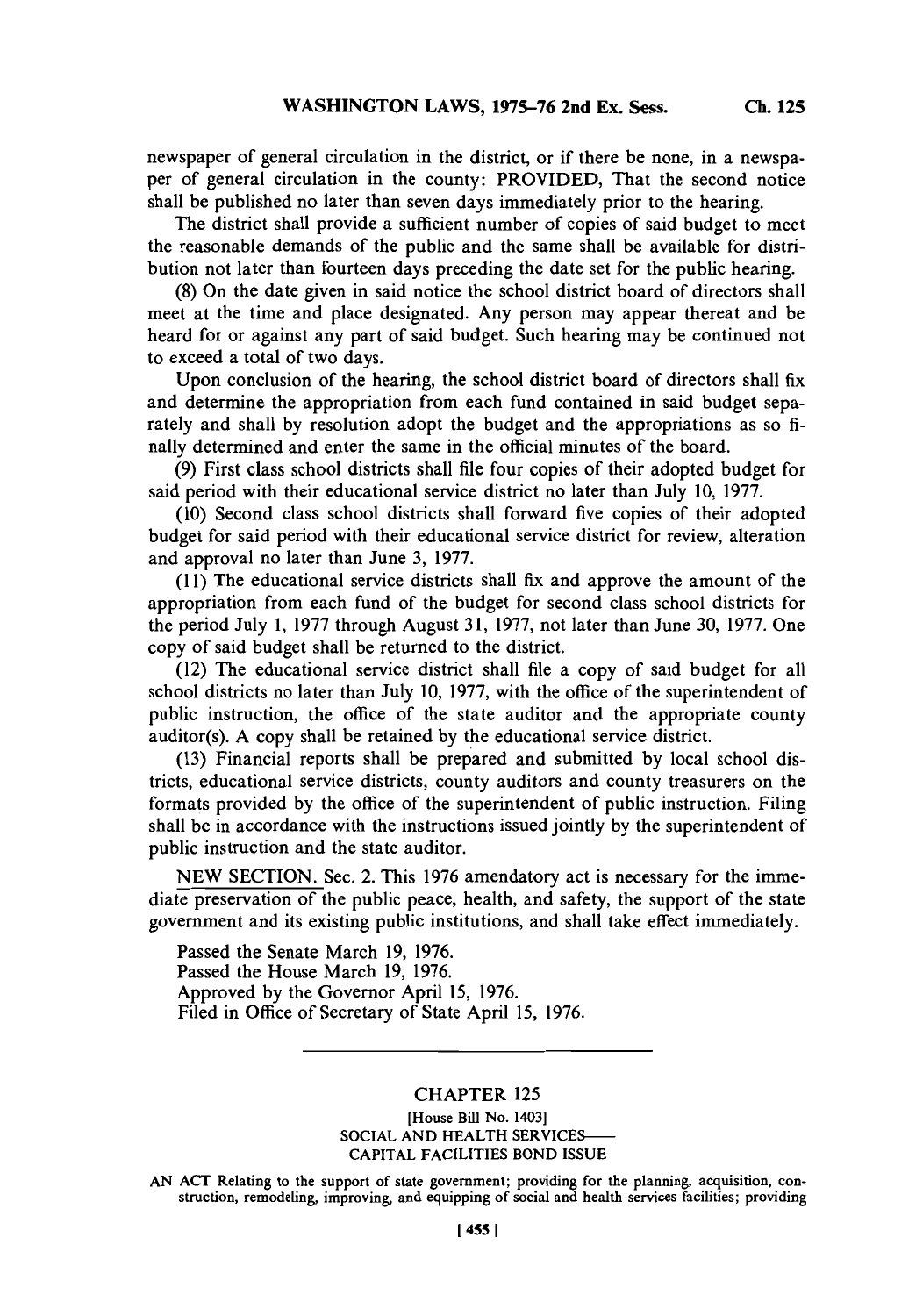for the financing thereof **by** the issuance of bonds and anticipation notes; creating new sections; repealing section **1,** chapter **258,** Laws of **1975** 1st ex. sess. and RCW **43.83G.010;** repealing section 2, chapter **258,** Laws of **1975** 1st ex. sess. and RCW **43.83G.020;** repealing section **3,** chapter **258,** Laws of **1975** 1st ex. sess. and RCW **43.83G.030;** repealing section 4, chapter **258,** Laws of **1975** 1st ex. sess. and RCW 43.83G.040; repealing section **5,** chapter **258,** Laws of **1975** 1st ex. sess. and RCW **43.83G.050;** repealing section **6,** chapter *258,* Laws of **1975** 1st ex. sess. and RCW **43.83G.060;** repealing section **7,** chapter **258,** Laws of **1975** 1st ex. sess. and RCW **43.83G.900;** and declaring an emergency.

Be it enacted **by** the Legislature of the State of Washington:

**NEW SECTION.** Section **1.** For the purpose of providing needed capital improvements consisting of the planning, acquisition, construction, remodeling, improving, and equipping of social and health services facilities, the state finance committee is authorized to issue general obligation bonds of the state of Washington in the sum of forty-one million four hundred thousand dollars or so much thereof as shall be required to finance social and health services facilities. No bonds authorized **by** this act shall be offered for sale without prior legislative appropriation, and these bonds shall be paid and discharged within thirty years of the date of issuance in accordance with article VIII, section **I** of the Constitution of the state of Washington.

The state finance committee is authorized to prescribe the form of such bonds, the time of sale of all or any portion or portions of such bonds, and the conditions of sale and issuance thereof.

The bonds shall pledge the full faith and credit of the state of Washington and contain an unconditional promise to pay the principal and interest when due. The committee may provide that the bonds, or any of them, may be called prior to the due date thereof under such terms and conditions as it may determine. The state finance committee may authorize the use of facsimile signatures in the issuance of the bonds.

**NEW SECTION.** Sec. 2. As used in this act, the term "social and health services facilities" shall include, without limitation, facilities for use in veterans' service programs, adult correction programs, juvenile rehabilitation programs, mental health programs, and developmental disabilities programs for which an appropriation is made from the social and health services construction account in the general fund **by** chapter **276,** Laws of **1975** 1st ex. sess., the capital appropriations act, or subsequent capital appropriations acts.

**NEW SECTION.** Sec. **3.** At the time the state finance committee determines to issue such bonds authorized in section 1 of this **1976** act or a portion thereof, pending the issuance of such bonds, it may issue, in the name of the state, temporary notes in anticipation of the money to be derived from the sale of the bonds, which notes shall be designated as "anticipation notes". The proceeds from the sale of bonds and notes authorized **by** this **1976** act shall be deposited in the state social and health services construction account of the general fund hereby created in the state treasury and shall be used exclusively for the purposes specified in this **1976** act and for the payment of expenses incurred in the issuance and sale of such bonds and notes: PROVIDED, Such portion of the proceeds of the sale of such bonds as may be required for the payment of the principal and interest on such anticipation notes as have been issued, shall be deposited in the bond redemption fund created in section **5** of this **1976** act.